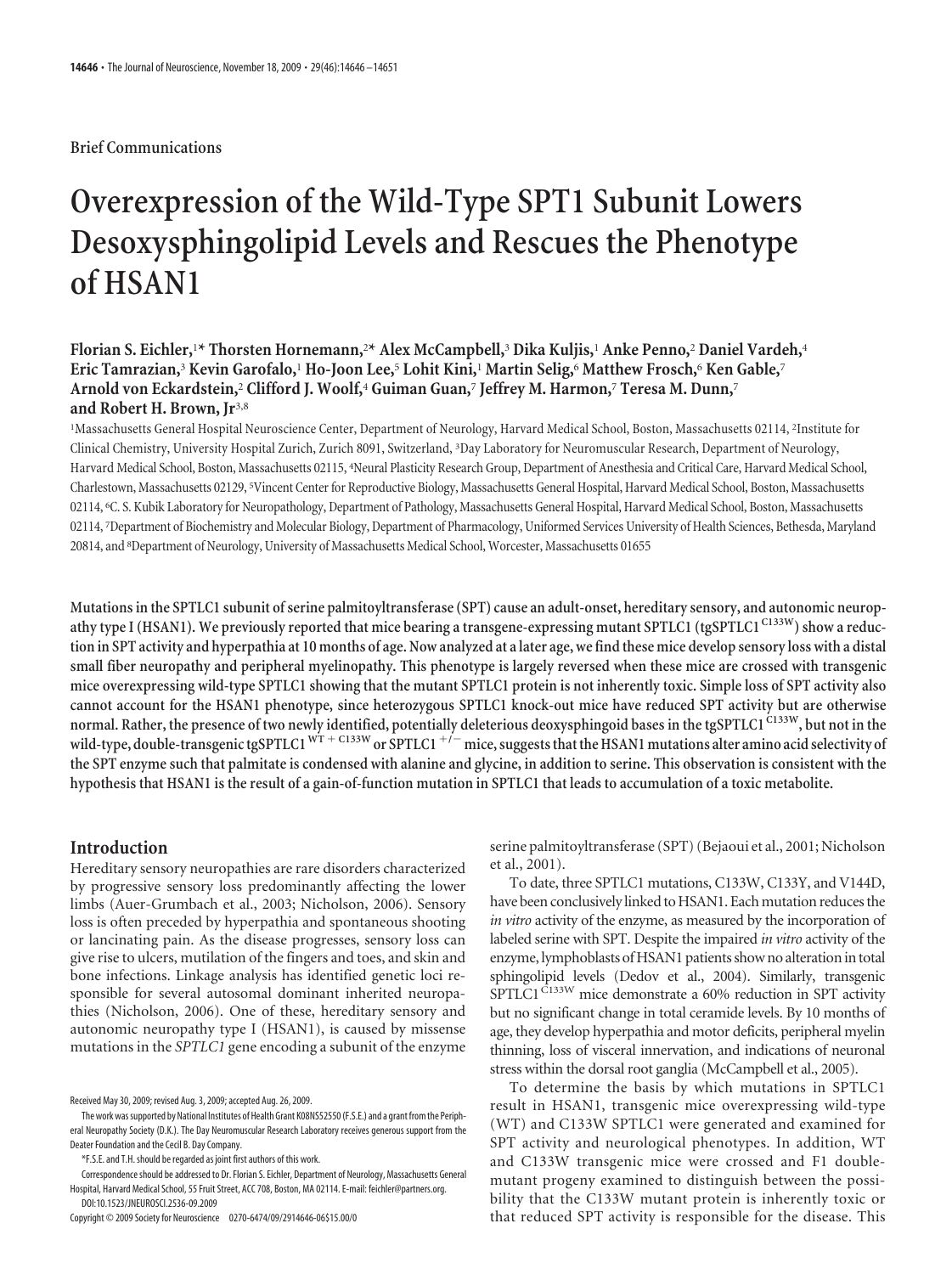

**Figure 1.** Overexpression of the wild-type SPT1subunit rescues the phenotype of HSAN1 mice. Western blots of transgene (*A*) as well as endogenous SPTLC1 (B) expression in liver (L), brain (B), and pancreatic tissue (P) in WT, wild-type SPTLC1 overexpressing (TG <sup>WT</sup>), mutant SPTLC1 <sup>C133W</sup> (TG <sup>C133W</sup>) and dTG mice (arrows point to anticipated molecular weight of SPTLC1). An HA tag was introduced to facilitate identification of the transgene.*C*, Western blots of liver and brain SPTLC1 in heterozygote knock-out mice  $(+/-)$  and wild-type ( $+/+)$  animals.  $\bm{\mathit{D}}$ , In the liver, brain, and spinal cord of the double-transgenic mice, the level of WT SPTLC1 transcript is twice as high as those for the mutant SPTLC1 transgene. E, SPT activity in brain tissue of transgenic and knock-out mice: SPT of SPTLC1<sup>C133W</sup> mice (TG<sup>C133W</sup>) is inhibited but restored in dTG. In brain, SPT is decreased by 25% in heterozygous knock-out mice (+/ $-$ ). SPTLC1 <sup>C133W</sup> mice (14-month-old) (TG <sup>C133W</sup>) were significantly slower to react in the hot plate test at 55°C (  $p$   $<$ 0.05;  $\bf{F}$ ) and less sensitive to mechanical stimuli (von Frey hair thresholds) ( $p=0.3$ ;  $\bf{G}$ ). In the dTG animals, statistically significant improvements are seen. *H*, Rotorod performance is impaired in SPTLC1<sup>C133W</sup> mice (TG<sup>C133W</sup>) with a trend toward improvement in the double transgenics. Sperm count in mice at 2 months (*I*) and 15 months (*J*). The mutant (TG<sup>C133W</sup>) animals have significantly reduced sperm count compared with WT. This is restored in the dTG mice.

latter possibility was also examined by generating heterozygous SPTLC1 knock-out mice.

#### **Materials and Methods**

Transgene construction and generation of transgenic mice have previously been described (McCampbell et al., 2005). The final transgene construct consisted of the chicken betaactin promoter with cytomegalovirus immediate early gene-enhancer elements, followed by the SPTLC1 cDNA with hemagglutinin (HA), and the rabbit  $\beta$ -globin polyadenylation signal. Mice were generated with standard techniques in the BL6/C3H background. Presence of the transgene was detected by PCR amplification of genomic DNA extracted with the DNeasy Tissue Extraction kit (Qiagen). Multiplex PCR was completed with primers for the transgene (F, 5'CGAAAAAC-CATCCTGCTCTC-3'; R, 5'GGACAGACGG TTC CAG TGTT-3) and an endogenous locus, the ABCD1 gene (F, 5'-GAGGGAGGTGG AAGGAAAGA-3'; R, 5'GAAGG GTTGTT-GCTCTGACC-3). We performed Western blots for protein levels and measured SPT enzyme activity (brain and liver) in microsomal preparations (McCampbell et al., 2005). Due to the high similarity between hamster SPTLC1 mRNAs and mouse SPTLC1 mRNA  $(\sim89\%$ identical) and the existence of KpnI site in both mRNAs at the same location, cutting with KpnI was unable to distinguish PCR products of the hamster transgenes from endogenous mouse SPTLC1 expression. Therefore, a second digestion of the PCR products with PstI was conducted to distinguish the hamster mRNA from mouse mRNA (PstI exists only in hamster, not in mouse SPTLC1 mRNA). Heterozygous SPT knock-out animals were created with the SPTLC1 knock-out cell line AD0062 obtained from the Sanger Institute Gene trap resource. The cell line was knocked down by insertion of a  $\beta$  geo cassette within intron 2 of the target gene and genotyping of the mice performed by RT-PCR for the gene trap vector.

*Behavioral and sensory assays.* Motor function was assessed by rotorod analysis in an accelerating rod paradigm. Mice were acclimated to the rotorod apparatus for 3 d. For use in the trial, a mouse was required to remain on a steadily rotating rod for 1 min for three times. Each mouse was given five trials a day for 3 d to successfully meet the criteria. Eight mice per group successfully completed the trial. Latency to fall was measured as the rod speed was increased from 5 to 40 r.p.m. over 5 min. Each mouse was tested in three trials per day over 3 d. The mean latencies to fall were compared on each day by a one-way ANOVA. Mice were tested at 12 months and 14 months of age. Sensory performance was assessed as previously described (Broom et al., 2004). Mechanical and cold allodynia, as well as mechanical and thermal hyperalgesia, were examined. Mice were tested at 12 months and 14 months of age. Differences were tested by Mann–Whitney (Von Frey and Pin Prick) or ANOVA (acetone and hot plate tests).

*Histology and electron microscopy.* Mice at 15 months of age were anesthetized, followed by transcardial perfusion with 0.9% saline and

then with Bouin's solution. Whole mouse was postfixed for 2 weeks at 4°C in Bouin's solution. Paraffin embedded sections were cut at 4 mm and stained with hematoxylin and eosin, Luxol fast blue or silver stain. For analysis of sciatic nerve, dorsal root ganglion and spinal cord separate transcardial perfusions with dissections were undertaken. Immunohistochemistry was performed on paraffin-embedded (5  $\mu$ m), free-floating (35  $\mu$ m), and frozen (20  $\mu$ m) sections. We used commercially antibodies (iba-1, CD 68, myelin basic protein, glial fibrillary protein). Some antibodies needed high temperature antigen retrieval, such as steaming in 10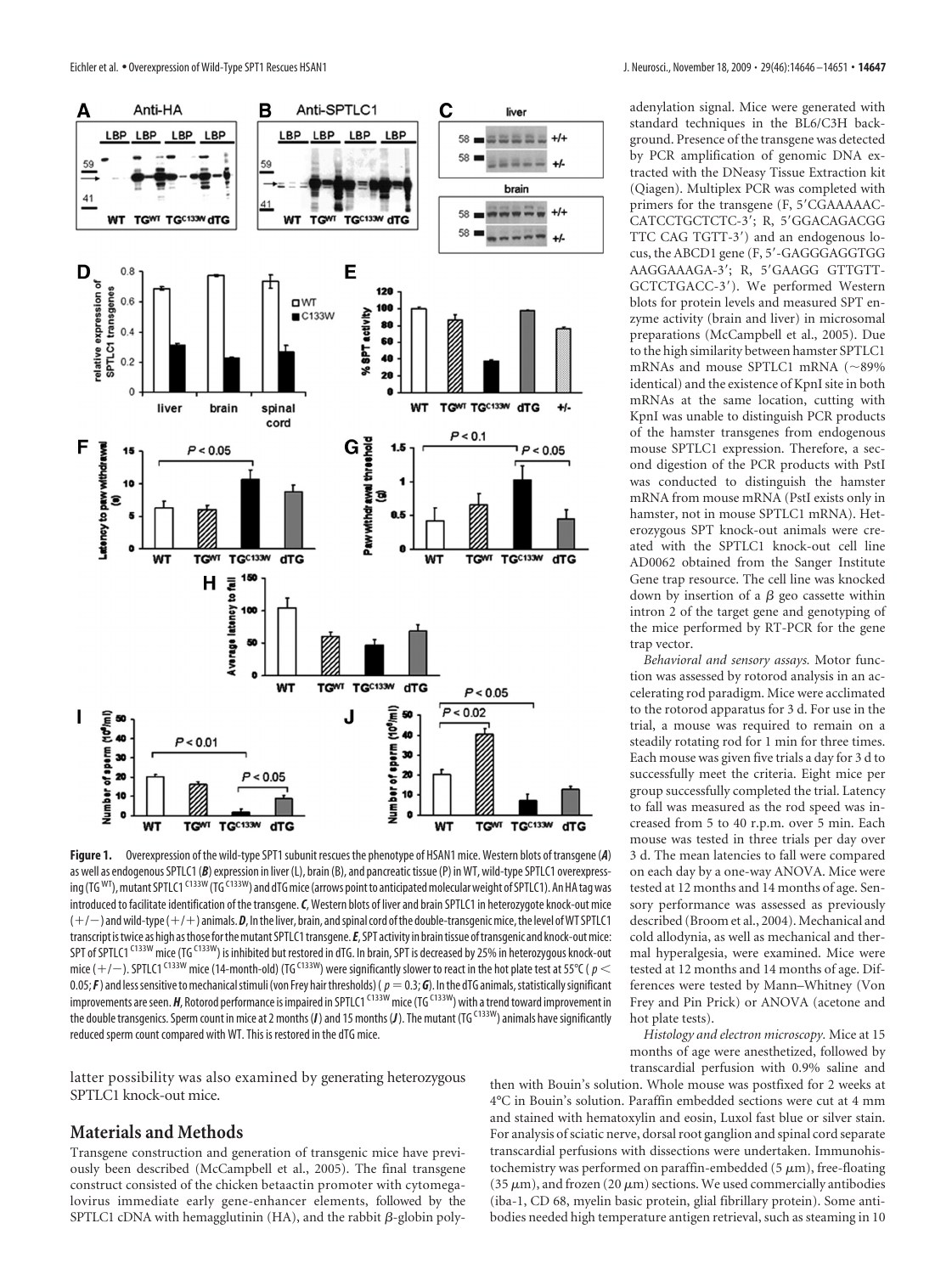mm citrate buffer, pH 6.0 or 20 mm Tris/0.65 mM EDTA/0.0005% Tween 20, pH 9.0. Negative controls with omission of the primary antibodies were performed.

For the free-floating experiments, the tissue was fixed in formalin, washed in two changes of 0.4 M Sorensen's phosphate buffer for 72 h, protected in 20% glycerol overnight, then frozen and cut using a sliding microtome. The sections were incubated with the primary antibodies for 5 d at 4°C. Double-labeled sections for light microscopy were pretreated as above and incubated overnight at 4°C with two noncross-reacting primary antibodies (iba-1/ CD68, iba-1/MBP). Then first secondary antibodies conjugated with alkaline phosphatase were applied. Fast Red was used as chromogen (Roche Applied Sciences) before sections were incubated with second secondary biotinylated antibodies. Sections were imaged using a Leica DMR (Digital Module R) microscope and an Optronix Magnafire digital camera. Whole slides were scanned using an ArtixScan 4000tf (Microtek) scanner and ScanWizard Pro software.

Mice at 15 months of age were perfused with 3% formaldehyde and 3% glutaraldehyde. The distal sciatic nerves were dissected out and postfixed in 2.5% glutaraldehyde overnight. The nerves were osmificated with 1% osmium tetroxide and embedded in an Araldite resin. For axon distribution, 10 random non-overlapping crosssectional regions were imaged at  $1900 \times$  magnification of three to four mice from each condition [wild-type, wild-type SPTLC1 overexpressing, mutant SPTLC1<sup>C133W</sup>, double-transgenic (dTG), and heterozygote SPTLC1 knock-out mice]. In Photoshop, tracings of axons and myelin sheaths were filled to create a solid black area representing the cross-sectional surface area of myelin and axons. Using the particle analysis function in ImageJ, the surface areas of axon and myelin were computed. Axon diameter, total diameter of myelinated axon, myelin thickness, and g-ratios (axon diameter/total axon and myelin diameter) were calculated from surface areas. Axon diameters grouped by size were plotted to show relative size distribution; the SD from mean was calculated between animal averages. The total number of fibers was counted and fiber density calculated. Statistical significance between the four groups was determined by ANOVA.

Umyelinated fiber bundles were imaged at  $25,000\times$  magnification in 25 random nonoverlapping cross-sectional regions for two to three mice from each condition (wild-type, wild-type SPTLC1 overexpressing, mutant SPTLC1<sup>C133W</sup>, double-transgenic, and heterozygote SPTLC1 knock-out mice). The total number of unmyelinated axons was counted and axon diameters calculated as described above. Unmyelinated axon diameters were

grouped by size and a relative size distribution for each condition plotted, the SD from mean was calculated between animal averages, and statistical significance between the four groups was determined by ANOVA.

*Sperm analysis.* Before transcardial perfusion, testes and epididymis were removed and placed in phosphate buffer saline. The caudal epididymis was separated for sperm analysis. Both testes from each animal were separated and weighted in an electronic balance and fixed with Bouin's solution. The sperm suspension was prepared by mincing the caudal



Figure 2. Mutant SPTLC1<sup>C133W</sup> mice (TG<sup>C133W</sup>) have smaller axons and myelin abnormalities in the distal sciatic nerve. *A*, Lowand high-power electron microscopic images show cross-sections of the distal sciatic nerves. Frequent indentures are seen in the myelin sheaths of the mutant SPLTC1 mice (arrowhead) but absent in all other groups; Scale bars: 10 and 5  $\mu$ m. *B*, Histogram of the distribution of axon diameter of the distal sciatic nerve in 15-month-old WT, wild-type overexpressing (TG WT), SPTLC1 C133W (TG<sup>C133W</sup>), and dTG mice. Myelinated axons in the SPTLC1<sup>C133W</sup> mice appear smaller than in wild-type animals (TGC<sup>133W</sup> mean axon diameter of 2.64  $\mu$ m vs WT mean of 3.16  $\mu$ m;  $\rm{\rho}$   $<$  0.05; see open arrow). There is a dropout of small unmyelinated axons in the mutant (TG <sup>C133W</sup>) animals  $<$  0.2  $\mu$ m (see closed arrow in  $\bm B$  and EM images in  $\bm C$ ; scale bar, 50 nm) and a significant reduction in total unmyelinated axons by  $\sim$ 35% [ $p < 0.05$ ; **D**; number of unmyelinated axons in 25 field-of-view (25,000 $\times$ )]. These findings are reversed in the dTG animals. The g-ratios of mutant (TGC133W) versus WT versus wild-type SPTLC1 (TGWT) overexpressing animals (*E*) and dTG versus mutant (TG C133W) (*F*) are plotted relative to the axon diameter with the best fit, linear regression indicated for each of the mice. Myelin thinning occurs in distal sciatic axons of mutant SPTLC1 C133W mice and is restored in double-transgenic mice.

epididymis in 1 ml human tubal fluid with 10% FBS. For analysis, the sperm suspension was in culture for 1 h at 5%  $CO<sub>2</sub>$  in an air incubator. Sperm count was analyzed in a Makler chamber. Motility was assessed by counting the number of motile sperm with forward progression, motile sperm without forward progression, and nonmotile sperm. Fixed testes were embedded in paraffin and stained with hematoxyline and eosin for histology. Statistical significance was calculated with Student's *t* test.

*Lipid analysis.* Lipid content was analyzed in plasma, brain, spinal cord, sciatic nerve, and testes. The tissue was cut into small pieces and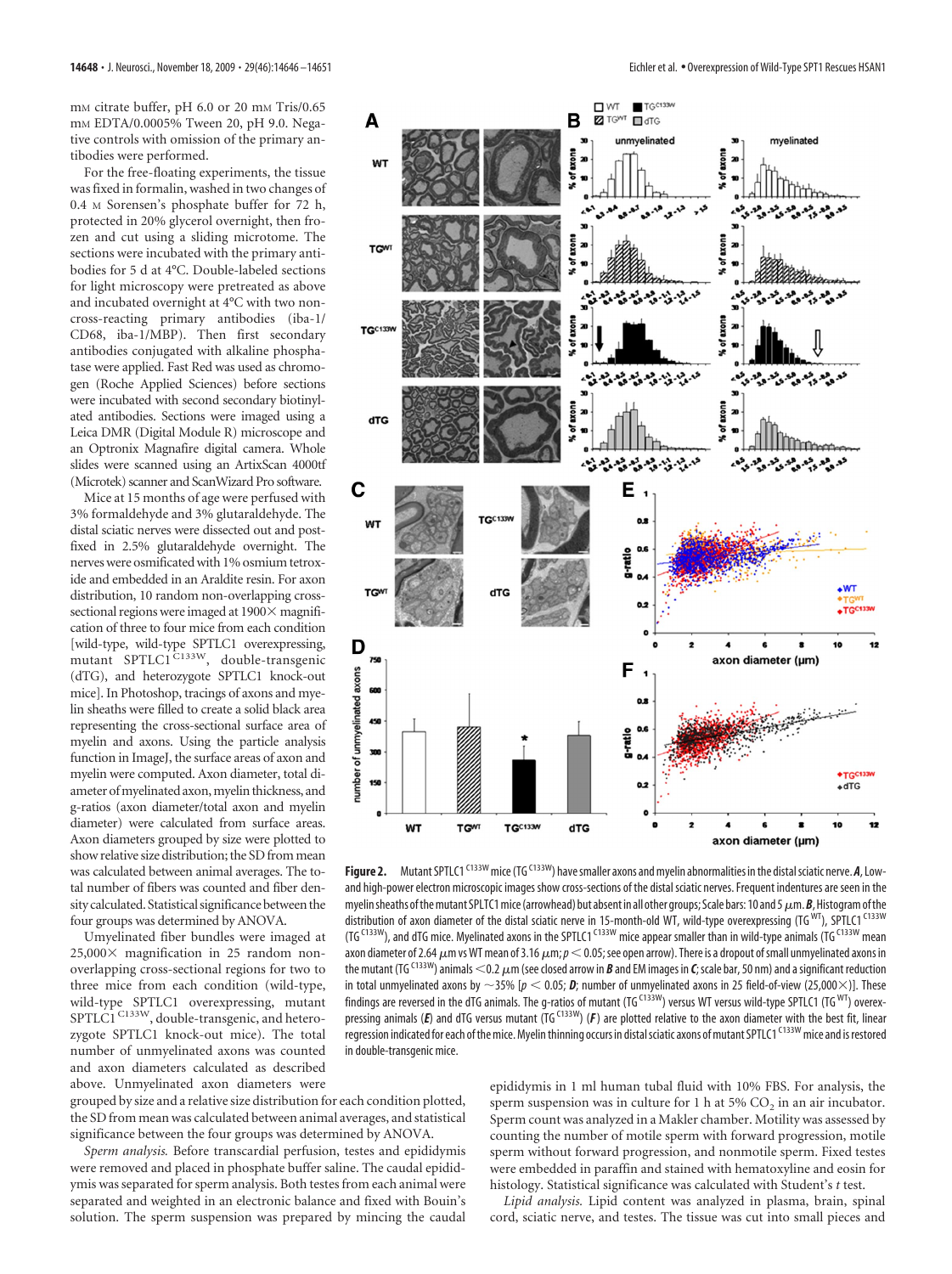

Figure 3. Distal sciatic nerves of mutant SPTLC1<sup>C133W</sup> mice (TG<sup>C133W</sup>) reveal a mononuclear phagocytic cell reaction. *A*, Sciatic nerves of TG<sup>C133W</sup> show more TNF- $\alpha$  staining compared with the wild-type mice. This is associated with the presence of CD68positive macrophages; scale bar, 50  $\mu$ m. *B*, The boxed area of mutant sciatic nerve is magnified; scale bar, 20  $\mu$ m. **C**, Ultrastruc-.<br>tural analysis reveals lipid droplets within macrophages in the TG<sup>C133W</sup> mutant; scale bar, 0.25 μm. **D**, Dorsal root ganglion neurons at L3 are surrounded by abundant TNF- $\alpha$  in the mutant TG C133W mice.

homogenized in ice-cold HET buffer (50 mm HEPES pH 8, 1 mm EDTA, 0.2% TX100) using a Potter–Elvehjem glass homogenizer. The protein concentration of the homogenate was determined using a Bradford reagent (BioRad). The lipids of an homogenate equivalent to 80  $\mu$ g protein were extracted and subjected to acid and base hydrolysis as described previously (Riley et al., 1999). Extracted lipids were solubilized in 56.7% methanol/33.3% ethanol/10% water and derivatized with ortho-phthaldialdehyd (OPA). The lipids were separated on a C18 column and the OPA derivates analyzed by a serial arrangement of a fluorescence detector (HP1046A; Hewlett Packard) followed by a mass spectrometry detector (LCMS-2010A; Shimadzu). The liquid chromatography (LC) system consisted of an LC-10Ai solvent delivery module (Shimadzu), SIL-10ADvp automatic injector

ported a slight increase in hindlimb activity at 10 months of age, we speculate whether coordination difficulties may contribute to the poor motor performance of these mice.

When killed at 15 months, electron microscopy of sciatic nerves in the tgSPTLC<sup>C133W</sup> mice revealed a loss of small unmyelinated axons (<0.2  $\mu$ m in diameter) (Fig. 2*A–D*). Myelinated axons showed smaller diameters and abnormal Schwann cells consistent with degeneration of the distal sciatic nerve (Fig. 2*B*,*E*). This supports the finding of a mixed motor-sensory, large and small fiber neuropathy. The myelin itself showed the unusual

(Shimadzu). Chromatographic conditions were AmmAcetate (5 mm): MetOH (17:83) for 25 min followed by a 5 min wash step with 100% MetOH at a flowrate of 300 µl/min. Atmospheric pressure chemical ionization was used for ionization. Non-natural C17 sphingosine (Avanti Polar Lipids) was used as internal standard.

#### **Results**

As previously reported, mice transgenic for either the WT or the mutant (C133W) alleles of SPTLC1 (tgSPTLC1<sup>WT</sup> and tgSPTLC1<sup>C133W</sup>) showed high expression of the transgenes in liver, pancreas, and brain (Fig. 1*A*) that significantly exceed endogenous SPTLC1 levels (Fig. 1*B*) (McCampbell et al., 2005). More importantly, brain microsomal SPT activity was reduced  $\sim$ 60% in the tgSPTLC1<sup>C133W</sup> mice but was unaltered in the tgSPTLC1<sup>WT</sup> mice, an observation suggesting that SPT activity is limited by SPTLC2 (Fig. 1*E*). Only heterodimers of SPTLC1/2 are functional, and an excess in SPTLC1 alone is not able to make functional homodimers (Hanada, 2003).

# **Aging mutant SPTLC1C133W mice (TGC133W) develop a small fiber neuropathy**

Initial characterization of the tgSPTLC1  $^{\rm C133W}$ mice showed evidence of hyperpathia at 10 months of age (McCampbell et al., 2005). In the present study, we find that when tested at 12 months of age, these mice are no longer hyperpathic (data not shown), and by 14 months, they become hypopathic, in conjunction with the development of a small fiber sensory neuropathy. The functional sensory deficits at 14 months are evident in both mechanical sensitivity ( $p < 0.05$ ) and hotplate testing  $(p < 0.04)$  relative to wild-type mice (Fig. 1*F*,*G*). Moreover, at 14 months, the animals also showed deficits in motor function as gauged by rotorod testing (Fig. 1*H*). While there was a decreased latency to fall on rotarod testing in the wild-type SPTLC1 overexpressing transgenic mice as well, they showed no abnormalities on sensory testing or axon number or size of myelinated and unmyelinated fibers. As McCampbell et al. (2005) previously re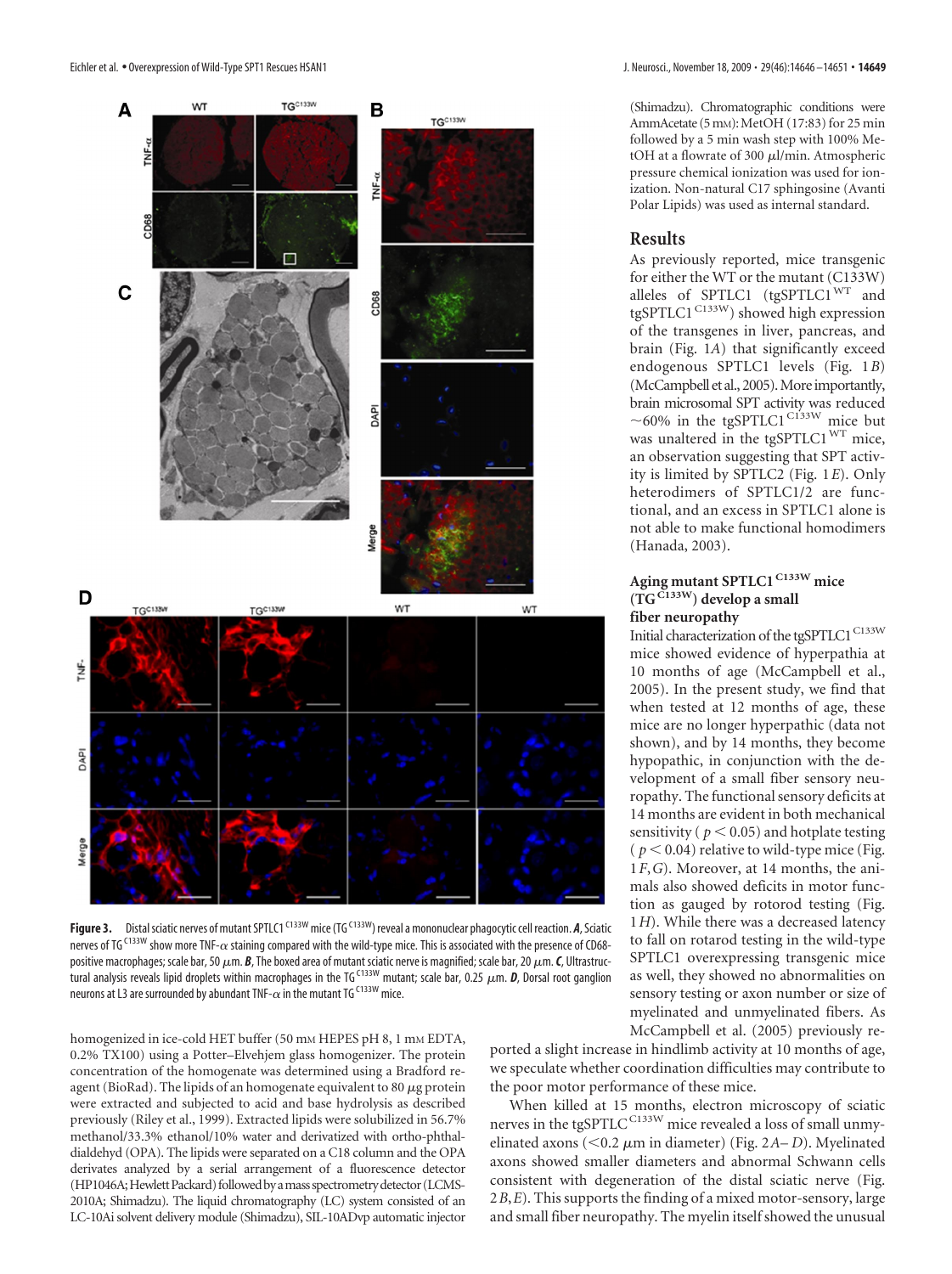feature of numerous indentures on cross-sectional view, and nearby lipid-laden macrophages were prominent (Fig. 3). Sciatic nerves of TGC133W also showed more TNF- $\alpha$  staining associated with the presence of CD68 positive macrophages compared with the wild-type mice. Reactive microglia, as identified by iba1 positive staining, were also found within the dorsal column of the spinal cord (data not shown).

In addition to the neurologic abnormalities, we noted poor fertility in the mutant tgSPTLC1<sup>C133W</sup> mice and poor sperm count as early as 2 months of age, which persisted up until 15 months of age (Fig. 1*I*,*J*). Sperm motility was reduced by 40% and testes weight by 30% in the mutant compared with the wildtype mice at 2 months of age. Interestingly, at 15 months, the wild-type SPTLC1 overexpressing mice had twice the sperm count compared with the wild type. These findings are consistent with the fact that SPTLC1 is a negative regulator of ABCA1 (Tamehiro et al., 2008) and that ABCA1 overexpressing mice have aspermatogenesis (Selva et al., 2004).

## **Overexpression of the wild-type SPT1 subunit rescues the phenotype of HSAN1 mice**

All the abnormal phenotypes seen in the tgSPTLC1<sup>C133W</sup> mice were corrected to variable degrees in the dTG mice (Fig. 1). In addition, as seen in Figure 1*A*, mice overexpressing WT SPTLC1 have higher transgene expression than do the mice overexpressing C133W SPTLC1. We found that in the dTG mice, the level of WT SPTLC1 transcript is twice as high as those for the C133W SPTLC1 transgene (Fig. 1*D*). This is consistent with our interpretation that preponderance of SPTLC1–SPLTC2 heterodimers are formed with the WT SPTLC1 transgene and not the C133W SPTLC1 transgene, thus contributing to normalization of SPT activity (Fig. 1*E*). While this result eliminates the possibility that the mutant protein is inherently toxic, it does not prove that simple loss of SPT activity accounts for the HSAN1 pathology.

To directly address whether decreased SPT activity is responsible for the HSAN1 phenotype, the heterozygous knock-out mice were analyzed. Despite the fact that SPTLC1 protein expression (Fig. 1*C*) and SPT activity (Fig. 1*E*) were decreased, heterozygous knock-out mice showed no evidence of neuropathy as gauged by testing of temperature sensitivity, mechanical sensitivity, and rotorod at 14 months (data not shown). To ensure that there was no delayed phenotype evolving, we assessed the mice until 22 months of age. Like the dTG mice, detailed behavioral and morphological studies revealed no evidence of a neuropathy (supplemental Fig. 1, available at www.jneurosci.org as supplemental material), and no fertility problems were seen in the heterozygous knock-out mice.

## **Accumulation of deoxysphingoid bases in C133W mutant transgenic mice**

These findings strongly suggest that simple haploinsufficiency cannot explain the HSAN1 phenotype and suggest that the pathogenic mechanism is more complex. In this context, the finding that the deoxysphingoid bases (DSB) are elevated in humans with C133W mutations is of particular interest (Hornemann et al., 2008). We, therefore, investigated whether these novel deoxysphingoid bases were present in the mutant tgSPTLC1<sup>C133W</sup> mice. Strikingly, these compounds were significantly elevated in plasma, sciatic nerve, and testes of the tgSPTLC1<sup>C133W</sup> mice as compared with WT mice (Fig. 4). In contrast, unaffected compartments of the nervous system, such as brain and spinal cord, showed little or no accumulation of desoxysphingoid bases. Thus, the presence of desoxysphingoid bases corresponds to the pattern of pathology. Furthermore, the levels of



**Figure 4.** Accumulation of deoxysphingoid bases in C133W mutant transgenic mice. Total lipids from WT, wild-type overexpressing (TG<sup>WT</sup>), heterozygote knock-out  $(+/-)$ ,  $S$ PTLC1<sup>C133W</sup> mice (TG<sup>C133W</sup>), and dTG were extracted and subjected to an acid and base hydrolyzes. **A**, All C133W mutants show plasma levels for m18:0 bases in excess of 200 pmol/ml ( $p <$ 0.05, by*t*test). Some dTGmice havemild accumulation ofm18:0 but not beyondthisthreshold. Levels of m18:0 are  $\leq$ 100 pmol/ml in the other conditions. In all mice, levels of 18:0 are dramatically higher than m18:1. *B*, Similar to humans with the C133W mutation (Hornemann et al., 2008) m17:0 is present in plasma of SPTLC1<sup>C133W</sup> mutant mice but not other animals. However, levels of m17:1 are not detectable (n.d.). *C*, *D*, In SPTLC1<sup>C133W</sup> mutant mice, high levels of m17:0 are present in the sciatic nerve and lower levels in brain, testes, spinal cord, and liver. Similar to plasma, double-transgenic mice have mild accumulation of m18:0 in sciatic nerve but much reduced compared with the C133W mutant mice.

these compounds were also much lower in the dTG mice. This is entirely consistent with the preponderance ofWT heterodimers and the lack of a sufficient number of mutant heterodimers to generate toxic levels of these deoxysphingoid bases in the dTG mice. No atypical sphingolipids were detected in heterozygous knock-out mice.

# **Discussion**

Hereditary sensory and autonomic neuropathy type I (HSAN1) is the most frequent type of hereditary neuropathy that primarily affects sensory neurons (Nicholson, 2006). It is caused by mutations within the SPTLC1 subunit of SPT which catalyzes the pyridoxal 5-phosphate (PLP)-dependent condensation of L-serine and palmitoyl–coenzyme A, the first and rate-limiting step in the synthesis of sphingolipids (Hanada et al., 1997). We previously reported that transgenic mice expressing the mutant SPTLC1<sup>C133W</sup> develop hy